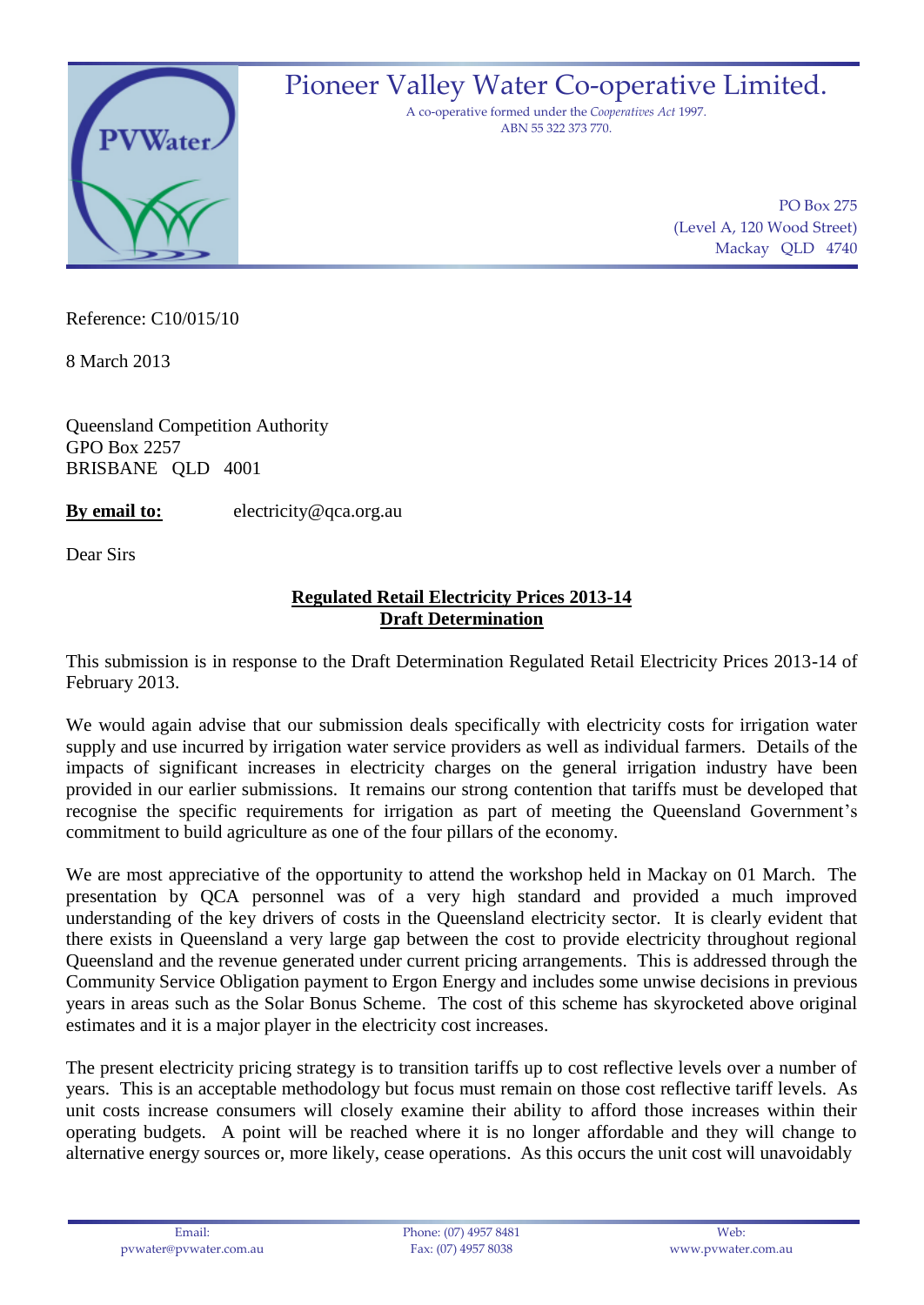increase as the cost then has to spread across a smaller base. Unfortunately many electricity consumers are irrigators who have very low profit margins due to the returns they receive being set by world markets. It would probably be many irrigators who would be the first casualties under these circumstances.

It is our contention that major cost blowouts, such as from the solar scheme, should be funded by Government as a once off payment rather than magnifying the problem of funding them through the transitional tariffs that present a real threat that may see many agricultural producers cease using electricity and subsequently force up unit costs.

In regard to your Draft Determination we provide the following specific comments:

- 1. We find it most concerning that, although outside the control of QCA, both Network and Energy costs are to rise by substantial amounts and that these increases are passed directly through to consumers. For this approach to be accepted by consumers there must be confidence in the process for setting these costs, particularly the Network costs. With perceived significant inefficiencies within network operators, full scrutiny must be applied and we await the outcomes of the various reviews of the electricity industry currently in progress.
- 2. Also in regard to Network costs we note the substantial Community Service Obligation payments to Ergon Energy under the Uniform Tariff Policy. We consider that this CSO payment should be provided at the network level rather than at the retail level as occurs at present. This would provide an avenue for some level of competition for retailers with the incentive for improved efficiency within network operations.
- 3. We welcome the introduction of a longer term transition period but contend that 7 years is too short. This is particularly so for consumers being forced onto demand based tariffs where price rises will be extreme and much longer periods will be required to undertake any adjustments that may be possible. In some circumstances this may involve considerable time in investigation of options and in managing the process to close down the enterprise due to unaffordable electricity costs.
- 4. We also welcome the proposal to allow consumers to move between tariffs during the transition period. Depending on the amount of future transitional increase to the different tariffs there may well be opportunities for some consumers to switch tariffs to provide some savings which could offset the costs to those consumers in examining and restructuring their electricity consumption patterns to better align with new tariffs.
- 5. The Draft Determination proposes increases of 12.5% (Tariff 22) and 17.5% (Tariff 62) for the two main tariffs under which PVWater is currently operating. We do not support this level of increase and contend that any annual increase through a transition period should be at an absolute maximum of 5%. Increases to major input costs to business at the proposed levels for 2013/14 force businesses to trim other inputs which could have severe consequences for their future viability. This situation is exacerbated for agriculture where most producers are price takers and have no avenue to pass increases in their input costs through their produce.
- 6. Both the length of the transition period and the level of annual price increase during transition should not be fully assessed until the various reviews of the electricity industry presently underway are finalised and the outcomes implemented.